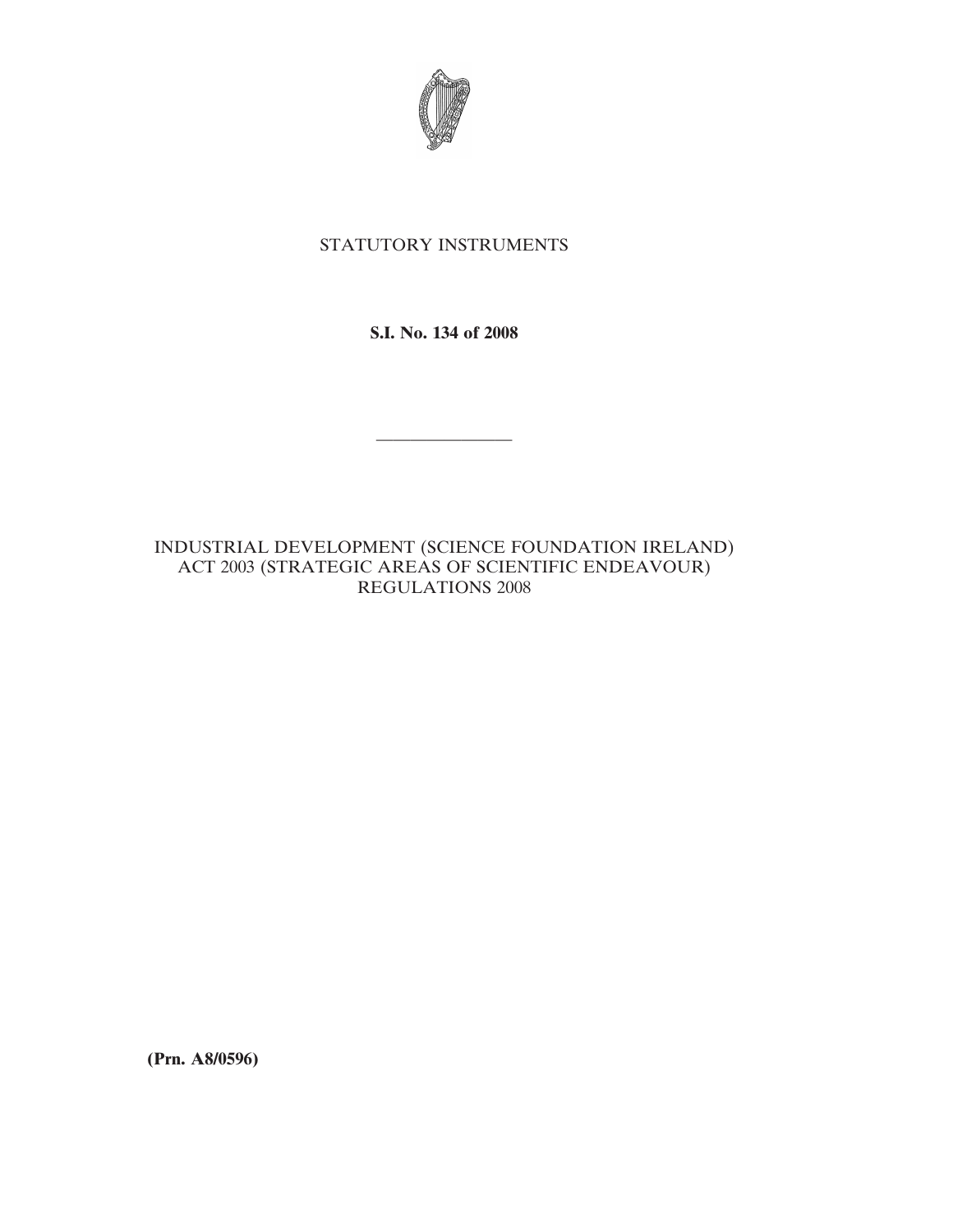## INDUSTRIAL DEVELOPMENT (SCIENCE FOUNDATION IRELAND) ACT 2003 (STRATEGIC AREAS OF SCIENTIFIC ENDEAVOUR) REGULATIONS 2008

I, MICHEÁL MARTIN, Minister for Enterprise, Trade and Employment, in exercise of the powers conferred on me by sections  $5(1)$  and  $7(3)$  of the Industrial Development (Science Foundation Ireland) Act 2003 (No. 30 of 2003) hereby make the following regulations:

1. These Regulations may be cited as the Industrial Development (Science Foundation Ireland) Act 2003 (Strategic Areas of Scientific Endeavour) Regulations 2008.

2. Sustainable energy and energy-efficient technologies are prescribed for the purposes of section 7(3) of the Industrial Development (Science Foundation Ireland) Act 2003 (No. 30 of 2003).



GIVEN under my Official Seal, 6 May 2008

> MICHEÁL MARTIN, Minister for Enterprise, Trade and Employment.

*Notice of the making of this Statutory Instrument was published in "Iris Oifigiu´il" of* 9*th May*, 2008.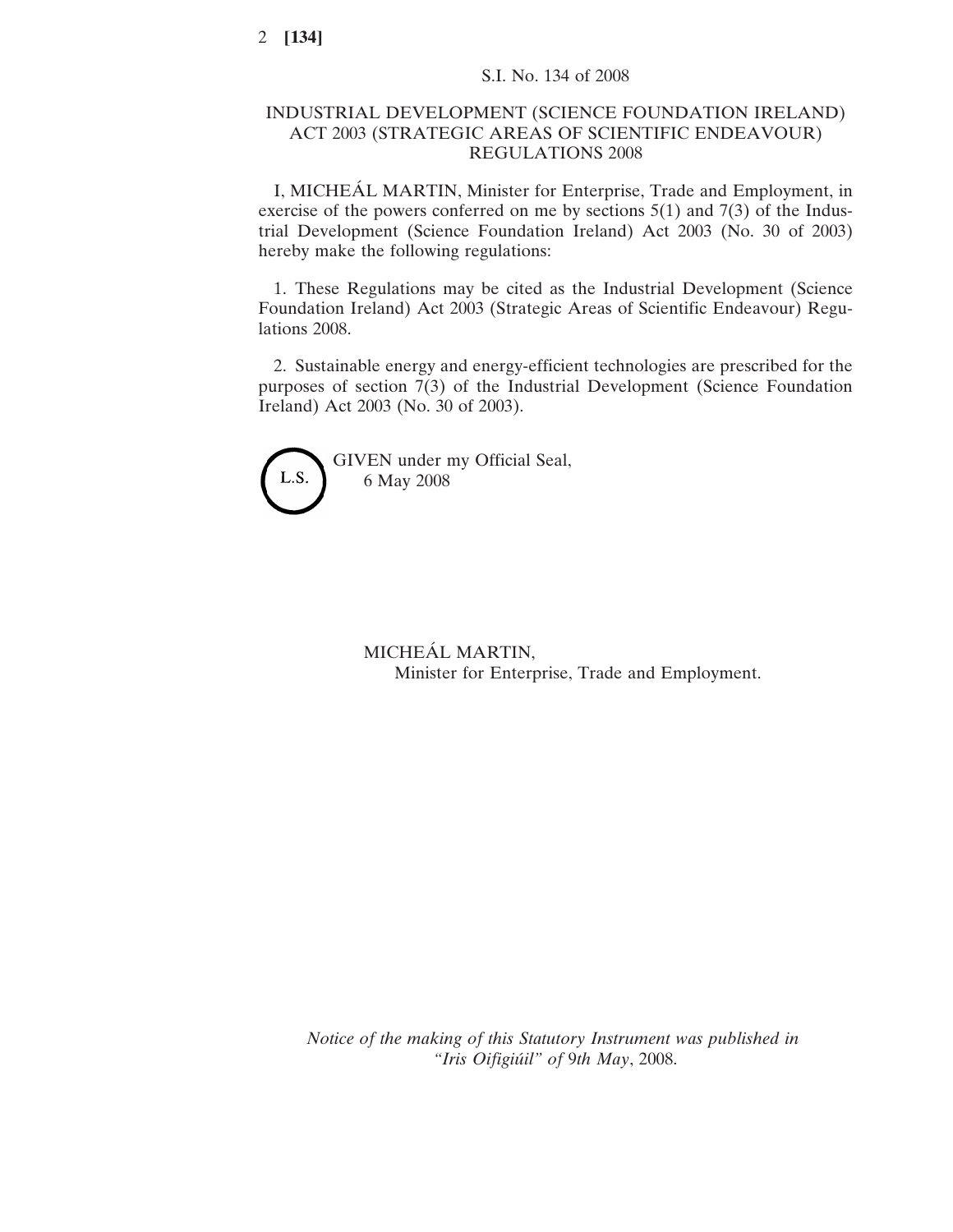**[134]** 3

## EXPLANATORY NOTE

*(This note is not part of the Instrument and does not purport to be a legal interpretation).*

These Regulations prescribe sustainable energy and energy-efficient technologies as strategic areas of scientific endeavour in addition to the areas specified in section  $7(3)$  of the Industrial Development (Science Foundation Ireland) Act 2003.